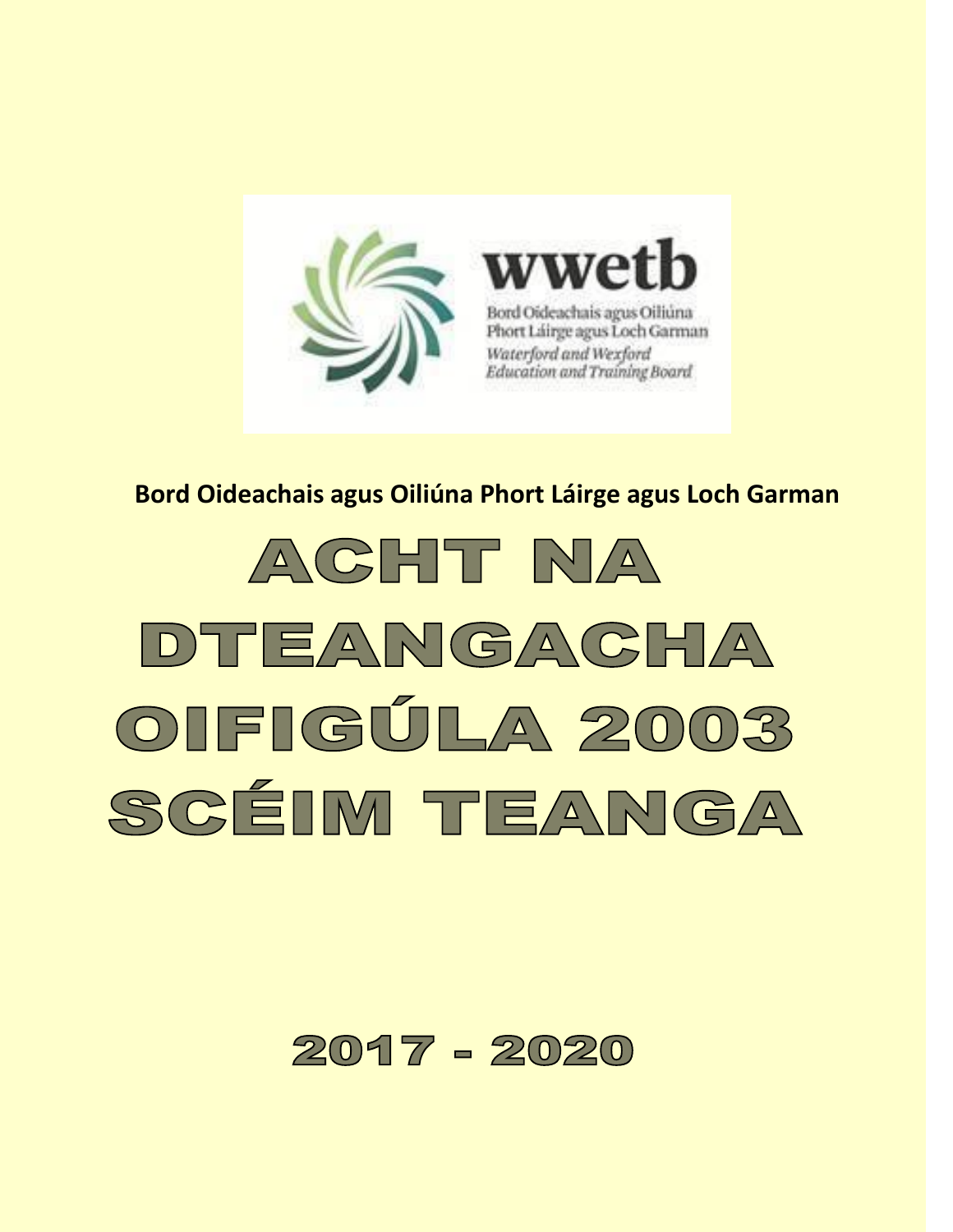# **Clár na nÁbhar**

| Caibidil 2: Léargas Ginearálta ar Bhord Oideachais agus Oiliúna Phort Láirge agus Loch Garman4 |
|------------------------------------------------------------------------------------------------|
|                                                                                                |
|                                                                                                |
|                                                                                                |
|                                                                                                |
|                                                                                                |
|                                                                                                |
|                                                                                                |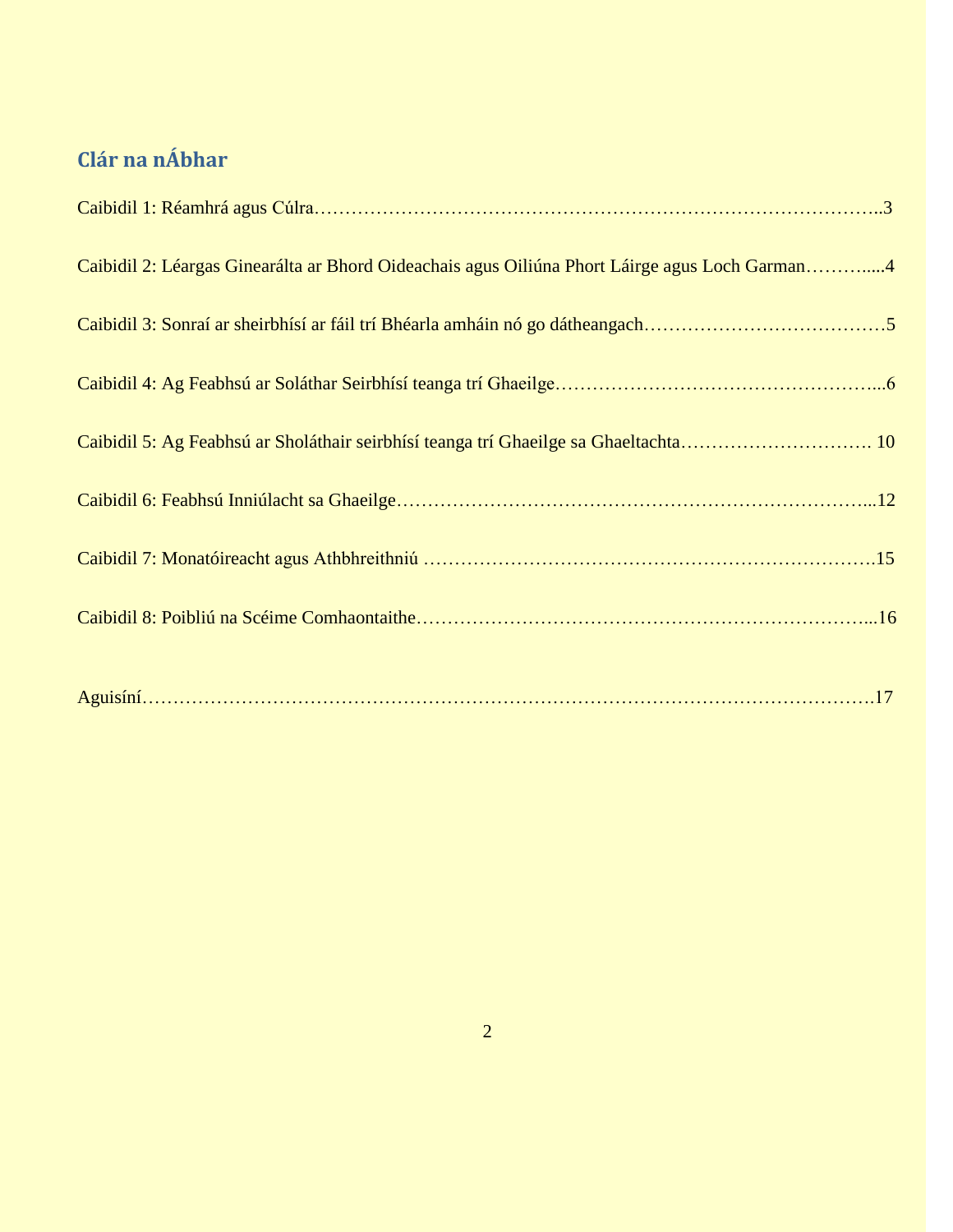## **Caibidil1: Réamhrá agus Cúlra**

## **1.1 Réamhrá**

Forálann Acht na dTeangacha Oifigiúla 2003 d'ullmhú scéim teanga ag comhlachtaí poiblí ag tabhairt mionsonraí faoi na seirbhísí a sholáthróidh siad

- trí mheán na Gaeilge;
- trí mheán an Bhéarla; agus
- trí mheán na Gaeilge agus an Bhéarla

agus na bearta a ghlacfar lena chinntiú go ndéanfar aon seirbhís nach bhfuil an comhlacht ag soláthar trí mheán na Gaeilge a sholáthar laistigh de fhráma ama comhaontaithe.

De réir alt 14(3) den Acht, fanann scéimeanna teanga i bhfeidhm ar feadh tréimhse 3 bliana nó go dtí go mbeidh scéim nua daingnithe, cibé acu is déanaí, ag an Aire Ealaíon, Oidhreachta, Gnóthaí Réigiúnacha, Tuaithe agus Gaeltachta.

### **1.2 Ullmhú agus Ábhar na Scéime**

Tá aird mar is cuí tugtha ar na Treoirlínte a d'eisigh an Roinn Ealaíon, Oidhreachta, Gnóthaí Reigiúnacha, Tuiathe agus Gaeltachta agus an scéim seo á hullmhú. Ina theannta sin, tugadh faoi phróiseas cuimsitheach comhairliúcháin leis na páirtithe leasmhara uile.

Tá Bord Oideachais agus Oiliúna Phort Láirge agus Loch Garman á threorú ag an bprionsabal gur cheart go mbeadh soláthar seirbhísí Gaeilge bunaithe ar

- an leibhéal bunúsach éilimh ar sheirbhísí ar leith i nGaeilge;
- an tábhacht a bhaineann le cur chuige réamhghníomhach i soláthar seirbhísí dá leithéid, agus
- acmhainní, lena n-áirítear acmhainní daonna agus airgeadais, agus cumas an chomhlachta an cumas riachtanach teanga a fhorbairt nó a rochtain.

Comhlánaíonn an scéim seo prionsabail a bhaineann le Seirbhís ar Ardchaighdeán do Chustaiméirí agus ár gCairt Chustaiméirí. Tá sí curtha le chéile leis an aidhm go gcomhlíonfaí gach oibleagáid ábhartha faoi Acht na dTeangacha Oifigiúla atá ar Bhord Oideachais agus Oiliúna Phort Láirge agus Loch Garman ar bhonn céimnithe, tríd an scéim seo agus trí scéimeanna amach anseo.

Tuigtear agus aithnítear an t-am agus an iarracht a chuireann gach duine a bhfuil baint acu leis an bpróiseas seo isteach ann.

### **1.3 Dáta Tosaithe na Scéime**

<span id="page-2-0"></span>Tá an Scéim seo daingnithe ag an Aire Ealaíon, Oidhreachta, Gnóthaí Réigiúnacha, Tuaithe agus Gaeltachta. Tosaíonn sí le héifeacht ó 15 Bealtaine 2017 agus beidh sí i bhfeidhm ar feadh tréimhse 3 bliana nó go dtí go mbeidh scéim eile daingnithe, cibé acu is déanaí.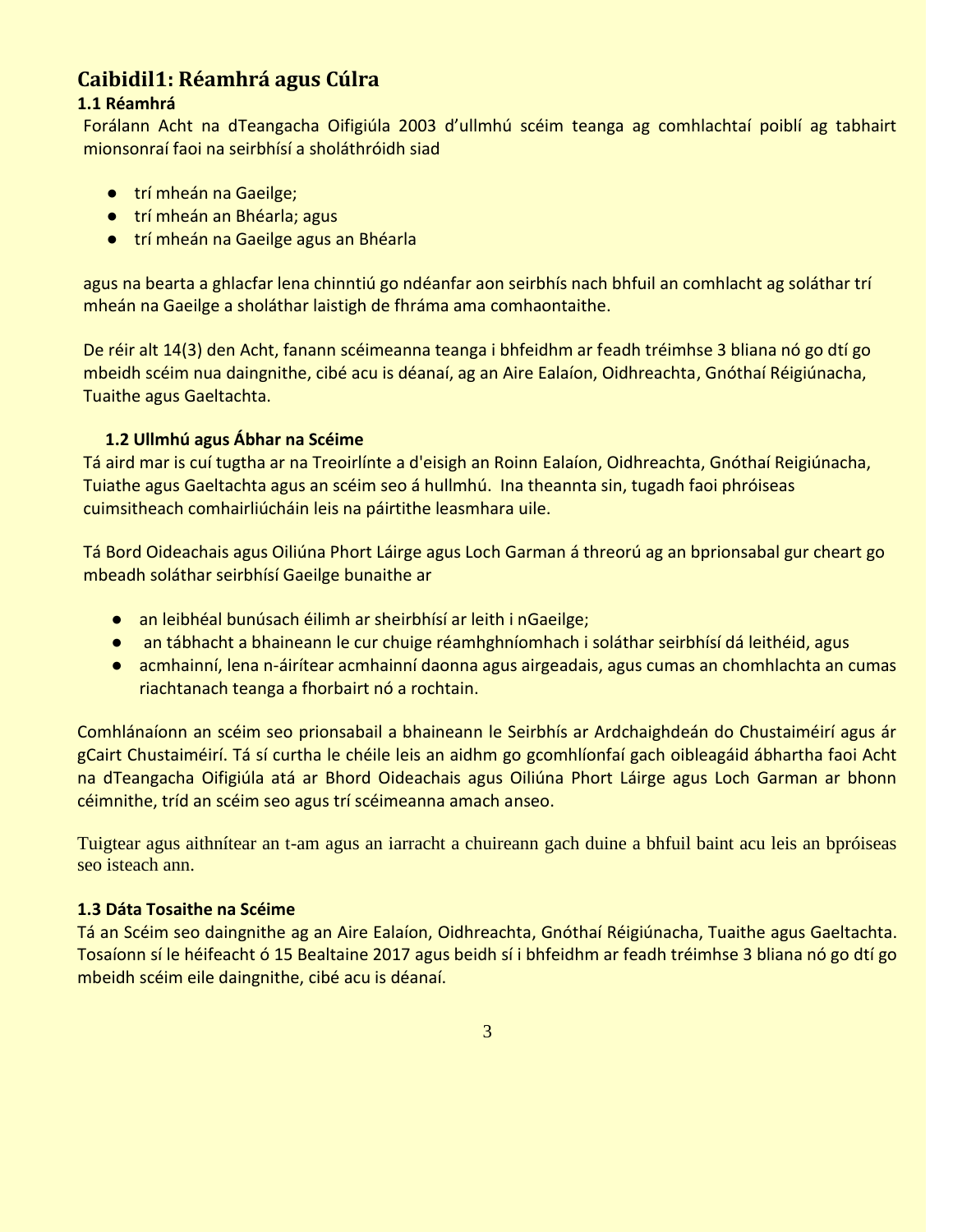## **Caibidil 2: Léargas Ginearálta ar Bhord Oideachais agus Oiliúna Phort Láirge agus Loch Garman**

#### 2.1 **Misean agus Aidhmeanna**

Is comhlachas reachtúil é Bord Oideachais agus Oiliúna Phort Láirge agus Loch Garman (Bord Oideachais agus Oiliúna P.L. agus L.G.) ag a bhfuil a struchtúr chorparáideach féin aige. Bunaíodh é agus rialaítear é faoi Acht na mBord Oideachais agus Oiliúna 2013. Soláthraíonn Bord Oideachais agus Oiliúna P.L. agus L.G. raon chuimsitheach seirbhísí Oideachais agus Oiliúna ar fud contaetha Phort Láirge agus Loch Garman agus is é an soláthraí oideachais dara leibéal, breisoideachais agus oiliúna is mó i gContae Phort Láirge agus i gContae Loch Garman é.

### **2.2 Príomhfheidhmeanna**

Is i gcroílár a sholáthar oideachais agus oiliúna a chuireann Bord Oideachais agus Oiliúna Phort Láirge agus Loch Garman an fhoghlaim agus an foghlaimeoir. Is soláthar deiseanna forbartha d'oiliúint agus d'oideachas do gach aon duine i bPort Láirge agus i Loch Garman sprioc na heagraíochta. Éascaíonn sé seo dul chun cinn i dtreo deiseanna fostaíochta nó i dtreo dul chun cinn oideachasúil rud a thacaíonn leis an duine aonair agus leis an bpobal mór.

#### **2.3 Príomhsheirbhísí**

Cuimsíonn soláthair oideachais agus oiliúna Bord Oideachais agus Oiliúna P.L. agus L.G. scoileanna dara leibhéal, Coláistí Oideachais d'Aosaigh agus raon mór ionaid oideachais agus oiliúna d'Aosaigh agus breisoideachais a seachadaíonn cláracha oideachais agus oiliúna. Leis san soláthraíonn Bord Oideachais agus Oiliúna P.L. agus L.G. do Sheirbhísí Oideachais agus Óige Allamuigh agus Oideachas trí mheán na Gaeilge i nGaeltacht na nDéise.

### **2.4 Custaiméirí agus Cliaint**

Is custaiméirí, geallsealbhóirí agus cliaint de chuid Bhoird Oideachais agus Oiliúna P.L. agus L.G. iad daltaí, foghlaimeoirí, tuismitheoirí, caomhnóirí, múinteoirí, teagascóirí, baill foirne riaracháin agus baill foirne tacaíochta na scoileanna, sna hionaid Breisoideachais agus oideachas d'Aosaigh, sna hionaid oiliúna agus i gcláracha eile a sholáthraíonn Bord Oideachais agus Oiliúna P.L. agus L.G. I measc na geallsealbhóirí eile tá: an pobal áitiúil; Ranna Rialtais; Údaráis Áitiúla; Seirbhísí Oibre don Aos Óg; Gníomhaireachtaí Deonacha; Seirbhísí Breisoideachais agus Breis-oiliúna; agus grúpaí pobail – Gaeltacht na ndéise san áireamh. Tá soláthrú seirbhísí d'ardchaighdeán do gach duine d'ár gcustaiméirí agus geallsealbhóirí go háitiúil, go réigiúnach agus go náisiúnta rí-thábhachtach do Bhord Oideachais agus Oiliúna P.L. agus L.G. Tá sé riachtanach go bhfuil slite cumarsáide éifeachtacha ann do gach duine agus ba cheart dóibh seo a bheith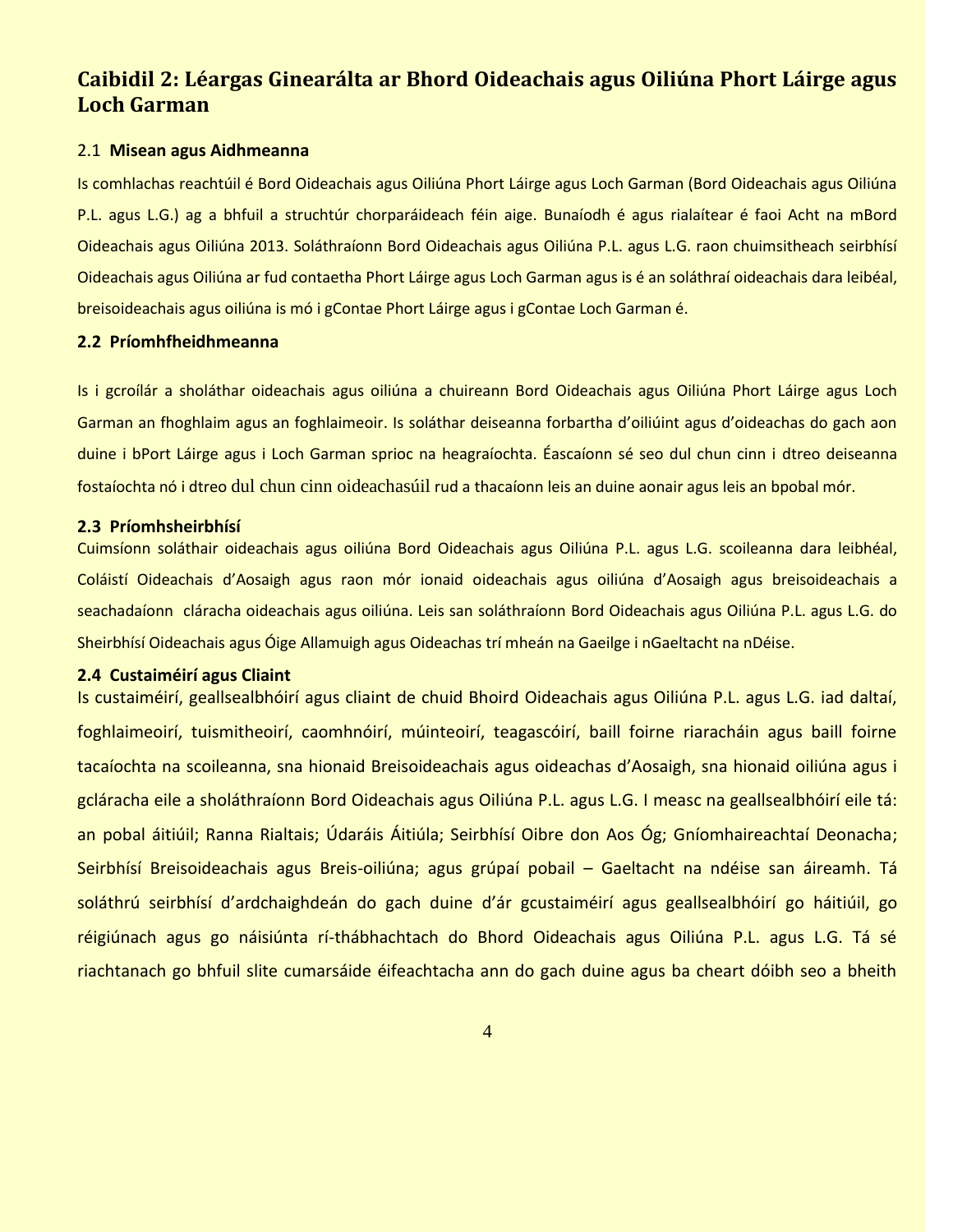cóir, oscailte, ceisteach agus soiléir sa tslí ina oibrímid agus sa tslí ina ndéanaimid teangbháil leis na geallsealbhóirí ar fad.

# <span id="page-4-0"></span>**Caibidil 3: Sonraí seirbhísí ar fáil i mBéarla amháin nó go dátheangach**

Sonraí seirbhísí a chuirtear ar fáil i mBéarla amháin nó go dátheangach i mbéarla agus i ngaeilge; san áireamh ar seo **seirbhíse sna ceantair Ghaeltachta**.

| Soláthar Seirbhísí ar Fáil Faoi Láthair                                                                                    |                                                                                 |                                                                     |  |
|----------------------------------------------------------------------------------------------------------------------------|---------------------------------------------------------------------------------|---------------------------------------------------------------------|--|
| Seirbhísí (Ginearálta)                                                                                                     | I mBéarla amháin                                                                | Go dátheangach, (i mBéarla agus<br>i nGaeilge) nó i nGaeilge amháin |  |
| lar-bhunscoileanna                                                                                                         | Tá gach scoil riaraithe trí Bhéarla<br>seachas Meánscoil San Nioclás sa<br>Rinn | Meánscoil San Nioclás, an Rinn<br>Gaeilge amháin                    |  |
| Ógtheangbháil, Scéim Deiseanna<br>Oiliúna Gairmoideachais, Ionaid<br>Oideachais d'Aosaigh, Ionaid<br>Oideachais Allamuigh, | Tá gach ionad riartha trí Bhéarla                                               |                                                                     |  |
| Oifigí Riaracháin                                                                                                          | Feidhmíonn gach oifig riaracháin<br>trí Bhéarla                                 |                                                                     |  |
| Ard Chaomháin, Loch Garman                                                                                                 | <b>Gach Seirbhís</b>                                                            |                                                                     |  |
| Port Láirge                                                                                                                | <b>Gach Seirbhís</b>                                                            |                                                                     |  |
| Dún Garbhán                                                                                                                |                                                                                 | Ceisteanna - Oideachas d'Aosaigh                                    |  |
| Ionad Oiliúna agus Seirbhísí<br>Oiliúna                                                                                    | <b>Gach Seirbhís</b>                                                            |                                                                     |  |
| Seirbhísí ar Fáil sa Ghaeltacht                                                                                            | I mBéarla amháin                                                                | Go dátheangach, (i mBéarla agus<br>i nGaeilge) nó i nGaeilge amháin |  |
| Oideachas Iar-bhunscoile,<br>Litearthacht d'Aosaigh agus<br>oideachas pobail, Breacadh                                     |                                                                                 | Gaeilge amháin                                                      |  |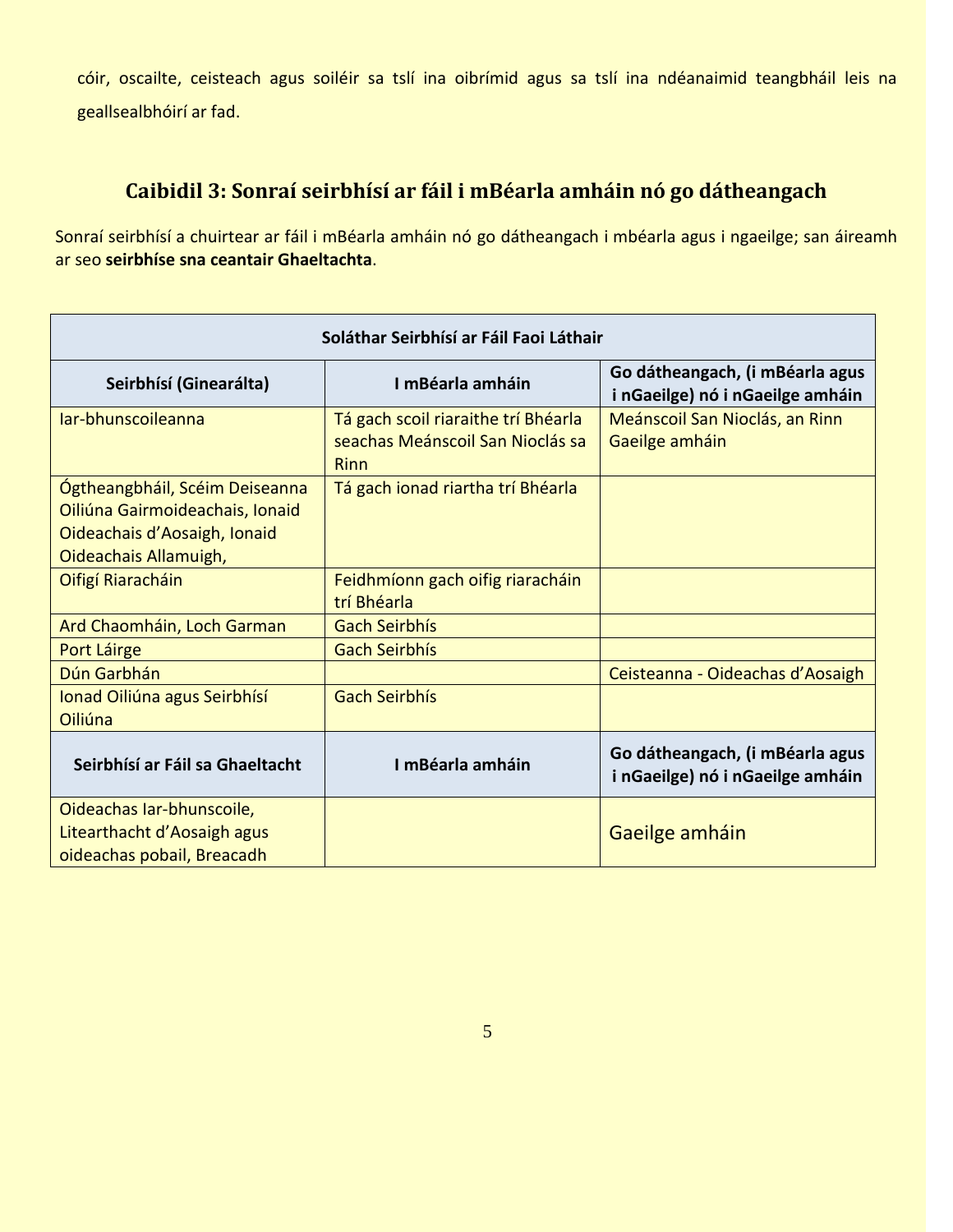# **Caibidil 4: Ag Feabhsú Soláthar Seirbhísí i nGaeilge Is riachtanais éigeantacha faoi Acht na**

| Modh Cumarsáide leis an bPobal              |                                     | <b>Gealltanas</b>                                                                                                                                                                                                                                                                                                                                                                                                                                                                                                                                                                                                                                                                                                                                                                                                              |            |
|---------------------------------------------|-------------------------------------|--------------------------------------------------------------------------------------------------------------------------------------------------------------------------------------------------------------------------------------------------------------------------------------------------------------------------------------------------------------------------------------------------------------------------------------------------------------------------------------------------------------------------------------------------------------------------------------------------------------------------------------------------------------------------------------------------------------------------------------------------------------------------------------------------------------------------------|------------|
| Fógraí<br>réamhthaifeadta ó<br><b>Bhéal</b> |                                     | Beidh na fógraí réamhthaifeadta seo a<br>leanas i nGaeilge nó go dátheangach:<br>(a) Cuirfear fógraí taifeadta ó bhéal ar fáil i<br>nGaeilge nó go dátheangach ar an nguthán<br>nuair atá ár n-oifigí dúnta.<br>(b) Cuirfear fógraí taifeadta ó bhéal a<br>chraoltar ar chóras fógartha poiblí ar fáil i<br>nGaeilge nó go dátheangach.<br>(c) Cuirfear fógraí ó bhéal a chruthaítear<br>agus a chraoltar trí chóras<br>ríomhtheachtaireachta nó trí chóras<br>ríomhfhreagartha gutháin ar fáil i nGaeilge<br>nó go dátheangach.<br>Tabhair faoi deara gur fógraí 'taifeadta'<br>seachas fógraí 'beo' a bhaineann le hábhar<br>anseo.<br>Sa chás go bhfuil Ordú Logainmneacha i<br>bhfeidhm, úsáidfear an leagan Gaeilge den<br>Logainm atá sonraithe san Ordú sin i<br>bhfógraí taifeadta ó bhéal a dhéanann nó ar<br>a shon. | Éigeantach |
|                                             | Litreacha agus Post<br>leictreonach | Tabharfar freagra ar an gcumarsáid scríofa<br>uile sa teanga oifigiúil ina bhfuarthas í.                                                                                                                                                                                                                                                                                                                                                                                                                                                                                                                                                                                                                                                                                                                                       | Éigeantach |
| Cumarsáid i<br><b>Scríbhinn</b>             | <b>Stáiseanóireacht</b>             | Ceannteidil ar stáiseanóireacht áirithe ar a<br>n-áirítear nóta-pháipéar, duillíní dea-<br>mhéine, leatháin chlúdaigh facs, clúdaigh<br>comhad agus fillteáin eile, lipéid agus<br>clúdaigh litreach a chur ar fáil i nGaeilge nó<br>go dátheangach.                                                                                                                                                                                                                                                                                                                                                                                                                                                                                                                                                                           | Éigeantach |
| Comharthaí                                  | <b>Comharthaí</b>                   | Ní mór an chomharthaíocht uilig a<br>chuireann Bord Oideachais agus Oiliúna<br>Phort Láirge agus Loch Garman in airde nó a<br>chuirtear in airde thar a cheann a bheith i<br>nGaeilge nó dátheangach, faoi réir na<br>rialachán (I.R. Uimh 391/2008).                                                                                                                                                                                                                                                                                                                                                                                                                                                                                                                                                                          | Éigeantach |
| Foilseacháin                                | <b>Foilseacháin</b>                 | Foilseofar cáipéisí ina leagtar amach tograí<br>polasaí poiblí, cuntais iniúchta nó ráitis<br>airgeadais, tuarascálacha bliantúla agus                                                                                                                                                                                                                                                                                                                                                                                                                                                                                                                                                                                                                                                                                         | Éigeantach |

**dTeangacha Oifigiúla 2003 iad na forálacha i gcló liath atá le feiceáil sa tábla thíos.**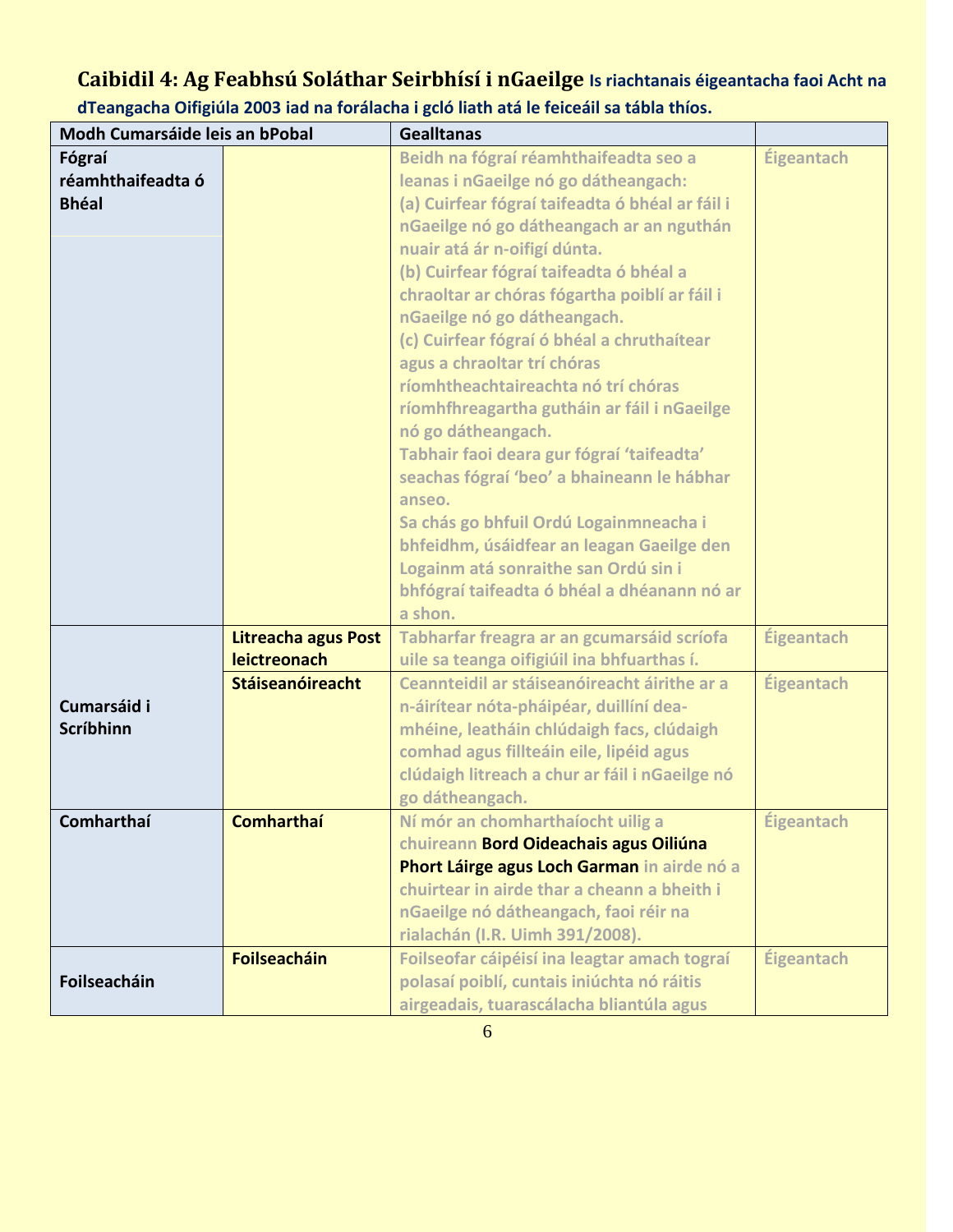|                      |                                    | ráitis straitéise i nGaeilge agus i mBéarla ag<br>an am céanna.                                                                                                                                                                                                                                                                |                   |
|----------------------|------------------------------------|--------------------------------------------------------------------------------------------------------------------------------------------------------------------------------------------------------------------------------------------------------------------------------------------------------------------------------|-------------------|
|                      | Ciorcláin / Cora<br><b>Poist</b>   | I gcás ina ndéanfaidh comhlacht poiblí<br>cumarsáid i scríbhinn nó leis an bpost<br>leictreonach leis an bpobal i gcoitinne nó le<br>haicme den phobal i gcoitinne chun faisnéis<br>a thabhairt don phobal nó don aicme,<br>cinnteoidh an comhlacht gur i nGaeilge, nó i<br>mBéarla agus i nGaeilge, a bheidh an<br>chumarsáid | Éigeantach        |
| <b>An Ghaeltacht</b> | Logainmneacha<br><b>Gaeltachta</b> | Bainfear úsáid as Logainmneacha Oifigiúla<br>na gCeantar Gaeltachta i ngnó oifigiúla                                                                                                                                                                                                                                           | <b>Éigeantach</b> |

| Modh Cumarsáide leis an bPobal |                          | <b>Gealltanas</b>                                                                                                                                                                     | Amlíne:<br>Laistigh de<br>Bl.1/Bl.2/Bl.3                                                                                                                      |
|--------------------------------|--------------------------|---------------------------------------------------------------------------------------------------------------------------------------------------------------------------------------|---------------------------------------------------------------------------------------------------------------------------------------------------------------|
|                                | <b>Fáiltiú</b>           | Beannófar roimh chustaiméirí i dtosach báire<br><i>i</i> nGaeilge agus ansin i<br>mBéarla. Cuimsíonn sé seo gach pointe<br>iontrála sna oifigí riaracháin, scoileanna agus<br>ionaid. | Sna trí oifig<br>riaracháin i<br>mbliain 1<br>Sna<br>scoileanna ar<br>fad faoi bhliain<br>$\overline{\phantom{a}}$<br>Sna hionaid ar<br>fad faoi bhliain<br>3 |
|                                | <b>Seirbhís Duine le</b> | Cuirfear liosta chun dáta ar fáil de bhaill                                                                                                                                           | <b>Beidh an liosta</b>                                                                                                                                        |
| <b>Cumarsáid Béil</b>          | <b>Duine/Chuntair</b>    | foirne atá in ann seirbhís a<br>chur ar fáil i nGaeilge                                                                                                                               | ar fáil faoi<br>bhliain 1                                                                                                                                     |
|                                | Lasc-chlár               | Tabharfaidh foireann an lasc-chláir ainm an<br>chomhlachta phoiblí i<br>nGaeilge agus i mBéarla.                                                                                      | Sna trí oifig<br>riaracháin i<br>mbliain 1<br>Sna<br>scoileanna ar<br>fad faoi bhliain<br>$\mathcal{P}$<br>Sna hionaid ar<br>fad faoi bhliain<br>3            |
|                                | <b>Cumarsáid</b>         | Cuirfidh baill foirne dhátheangacha                                                                                                                                                   | Sna trí oifig                                                                                                                                                 |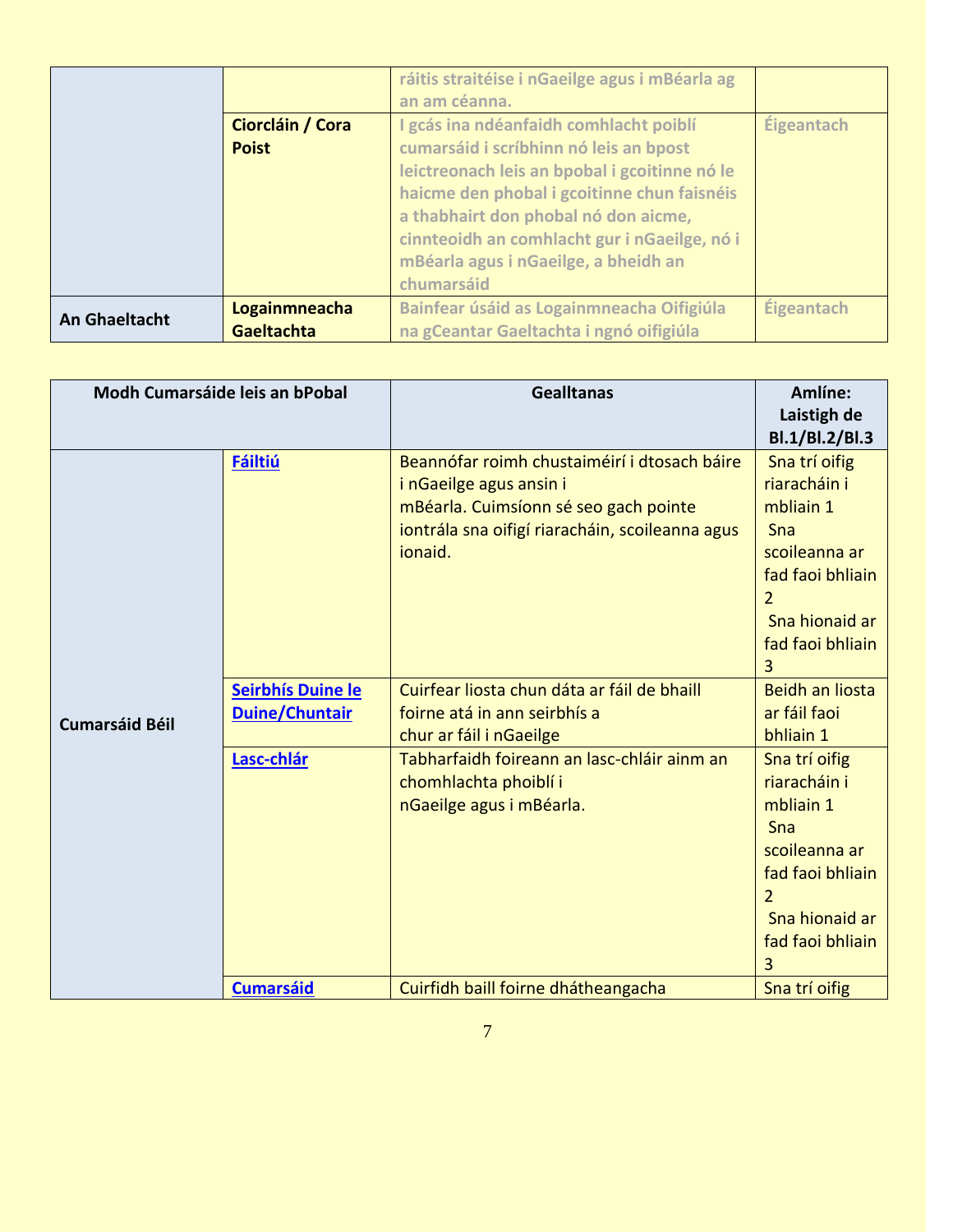|              | ghutháin leis an       | custaiméirí ar an eolas go bhfuil               | riaracháin i     |
|--------------|------------------------|-------------------------------------------------|------------------|
|              | bpobal                 | siad sásta gnó a dhéanamh trí Ghaeilge má       | mbliain 1        |
|              |                        | theastaíonn.                                    | Sna              |
|              |                        |                                                 | scoileanna ar    |
|              |                        |                                                 | fad faoi bhliain |
|              |                        |                                                 | $\overline{2}$   |
|              |                        |                                                 | Sna hionaid ar   |
|              |                        |                                                 | fad faoi bhliain |
|              |                        |                                                 | 3                |
|              | Fógraí                 | Spreagfar baill foirne chun a mbeannaithe       | Sna trí oifig    |
|              |                        |                                                 | riaracháin i     |
|              | réamhthaifeadta ó      | pearsanta réamhthaifeadta gutháin a bheith i    |                  |
|              | <b>Bhéal</b>           | bhfoirm dhátheangach.                           | mbliain 1        |
|              |                        |                                                 | Sna              |
|              |                        |                                                 | scoileanna ar    |
|              |                        |                                                 | fad faoi bhliain |
|              |                        |                                                 | 2                |
|              |                        |                                                 | Sna hionaid ar   |
|              |                        |                                                 | fad faoi bhliain |
|              |                        |                                                 | 3                |
|              | <b>Fógraí Beo</b>      | Beidh ábhar na bhfógraí beo dátheangach.        | Ag deireadh      |
|              |                        |                                                 | bliain 1         |
|              | Eile                   |                                                 |                  |
|              | <b>Bileoga</b>         | Beidh leagan dátheangach nó Gaeilge ar fáil     | I mbliain 1      |
|              | Eolais/Bróisiúir       | de na bileoga eolais agus                       |                  |
|              |                        | na bróisiúir is mó a úsáidtear. Beidh an chuid  |                  |
|              |                        | eile le hábhar oiriúnach Gaeilge.               |                  |
|              | <b>Foirmeacha</b>      | Beidh leagan dátheangach nó Gaeilge ar fáil     | I mbliain 1      |
|              | <b>larratais</b>       | de na foirmeacha iarratais is mó a úsáidtear. I |                  |
|              |                        | dtaca le foirmeacha iarratais eile chuirfí      |                  |
|              |                        | leagan dátheangach nó Gaeilge ar fáil tar éis   |                  |
|              |                        | coicíse.                                        |                  |
|              | Eile                   | Beidh na foirmeacha iarratais nua ar fad le     | Ó thosach na     |
|              |                        | fáil i nGaeilge Beidh gach cáipéisíocht i       | scéime.          |
|              |                        | gceantar Gaeltachta le fáil i nGaeilge          |                  |
|              | Preaseisiúintí         | Beidh preaseisiúintí i gceantracha Gaeltachta   | I mbliain 1      |
|              |                        | i nGaeilge amháin (seachas nuair is iad         |                  |
|              |                        | muintir an phobail gan Ghaeilge atá mar         |                  |
| <b>Meáin</b> |                        | sprioc aige). I gceantracha galltachta eiseofar |                  |
|              |                        | preaseisiúintí le hábhar Gaeilge.               |                  |
|              | <b>Urlabhraithe na</b> | Beidh urlabhraí/urlabhraithe Gaeilge i          | I mbliain 1      |
|              | <b>Meán</b>            | gcomhar le polasaí Bhord Oideachais agus        |                  |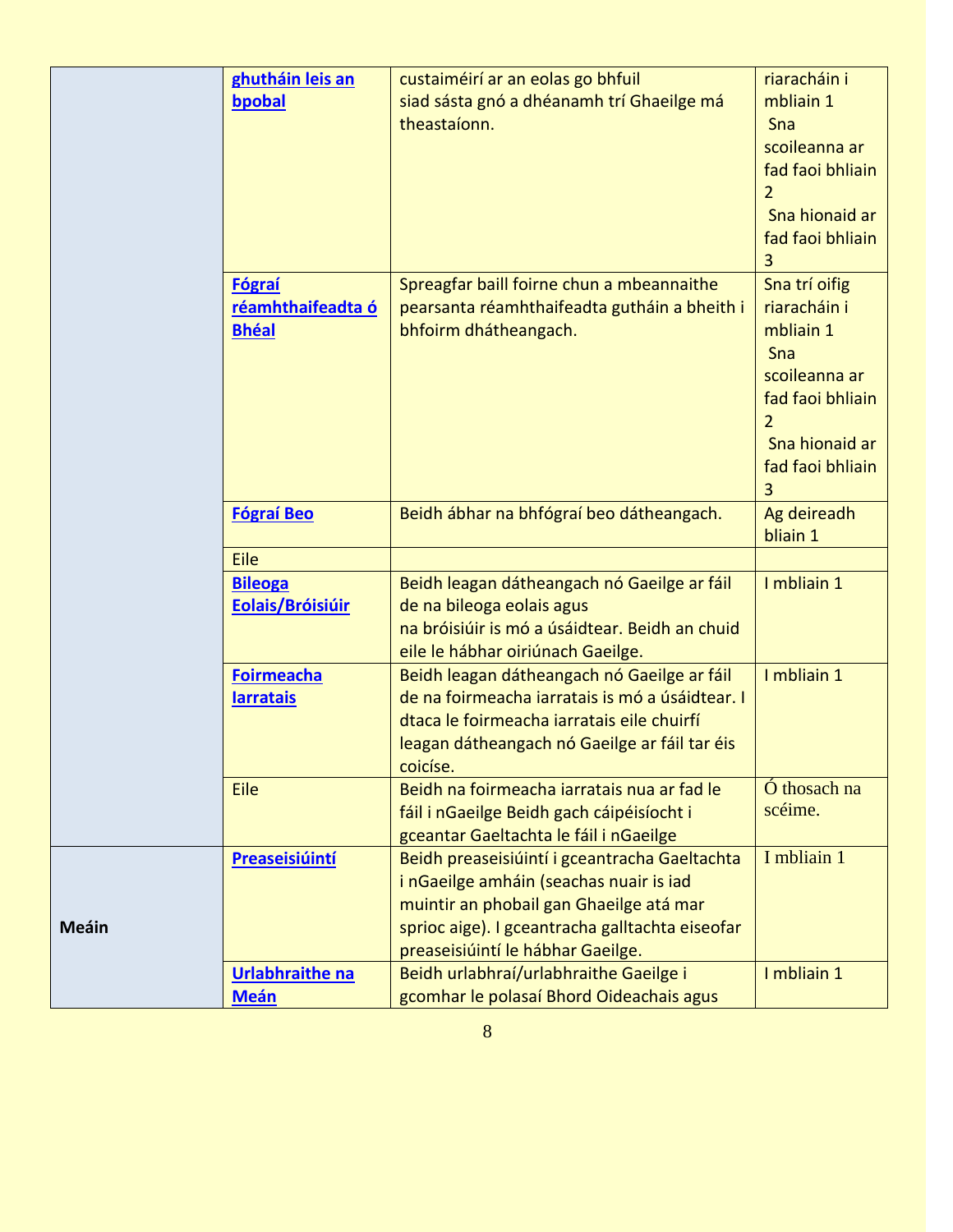|                       |                    | Oiliúna P.L. agus L.G. ar fáil i gcomhair                                                  |             |
|-----------------------|--------------------|--------------------------------------------------------------------------------------------|-------------|
|                       |                    | agallamh leis                                                                              |             |
|                       |                    | na meáin Ghaeilge.                                                                         |             |
|                       | <b>Óráidí</b>      | Beidh ábhar Gaeilge in óráidí Béarla. Bheifí ag                                            | I mbliain 1 |
|                       |                    | súil anseo go gcuimseofaí beannachtaí                                                      |             |
|                       |                    | tosaigh agus deiridh óráide mar aon le                                                     |             |
|                       |                    | tagairtí anonn is anall i nGaeilge d'ábhar                                                 |             |
|                       |                    | agus/nó d'ócáid na hóráide, ar a laghad.                                                   |             |
|                       | Eile               | Beidh gach óráid Bord Oideachais agus                                                      | I mbliain 1 |
|                       |                    | Oiliúna P.L agus L.G sa Ghaeltacht i nGaeilge                                              |             |
|                       |                    | amháin.                                                                                    |             |
|                       | <b>Ríomhphoist</b> | Beidh gnáth-theachtaireachtaí ríomhphoist -                                                | I mbliain 1 |
|                       |                    | séanadh mar shampla dátheangach. Bliain 1                                                  |             |
|                       | Suíomhanna Idirlín | Beidh an t-ábhar seasta ar an leathanach                                                   | I mbliain 1 |
|                       |                    | baile ar an suíomh idirlín                                                                 |             |
|                       |                    | Ar fáil go dátheangach agus féachfar le                                                    |             |
|                       |                    | tuilleadh leathanaigh dátheangacha a                                                       |             |
|                       |                    | fhorbairt ar bhonn leanúnach.                                                              |             |
| <b>Teicneolaíocht</b> | <b>Córais</b>      | Beidh córas ríomhaireachta nua ar bith a                                                   | I mbliain 1 |
| <b>Faisnéise</b>      | Ríomhaireachta     | súiteálfar ábalta déileáil leis an nGaeilge ón                                             |             |
|                       |                    | am a súiteáltar é.                                                                         |             |
|                       | <b>Seirbhísí</b>   | Cuirfear gach seirbhís nua ar líne agus                                                    | I mbliain 1 |
|                       | Idirghníomhacha    | idirghníomhach ar fáil ar                                                                  |             |
|                       | <b>Eile</b>        | bhonn dátheangach ón am a súiteáltar é.<br>Beidh ráiteas fáiltithe an                      | I mbliain 1 |
|                       |                    |                                                                                            |             |
|                       |                    | Príomhfheidhmeannaigh ar an suíomh idirlín<br>Boird ar fáil go dátheangach agus dearbhófar |             |
|                       |                    | tiomantas an Bhoird do chur i bhfeidhm                                                     |             |
|                       |                    | ghealltanais scéim an Bhoird san fháiltiú sin.                                             |             |
|                       |                    |                                                                                            |             |
|                       |                    |                                                                                            | I mbliain 2 |
|                       | <b>Cruinnithe</b>  | Nuair a theastaíonn, tionólfar cruinnithe sa                                               | Ar bhonn    |
|                       |                    | Ghaeltacht i nGaeilge, le                                                                  | leanúnach   |
|                       |                    | haistriúchán comhuaineach i mBéarla, mar is                                                |             |
|                       |                    | cuí.                                                                                       |             |
| Gaeltacht             |                    | Cuirfear fáilte roimh ionchur i nGaeilge agus i                                            |             |
|                       |                    | mBéarla ag cruinnithe poiblí a eagraíonn an                                                |             |
|                       |                    | comhlacht poiblí nó a eagraítear thar a                                                    |             |
|                       |                    | cheann.                                                                                    |             |
|                       | <b>Eile</b>        |                                                                                            |             |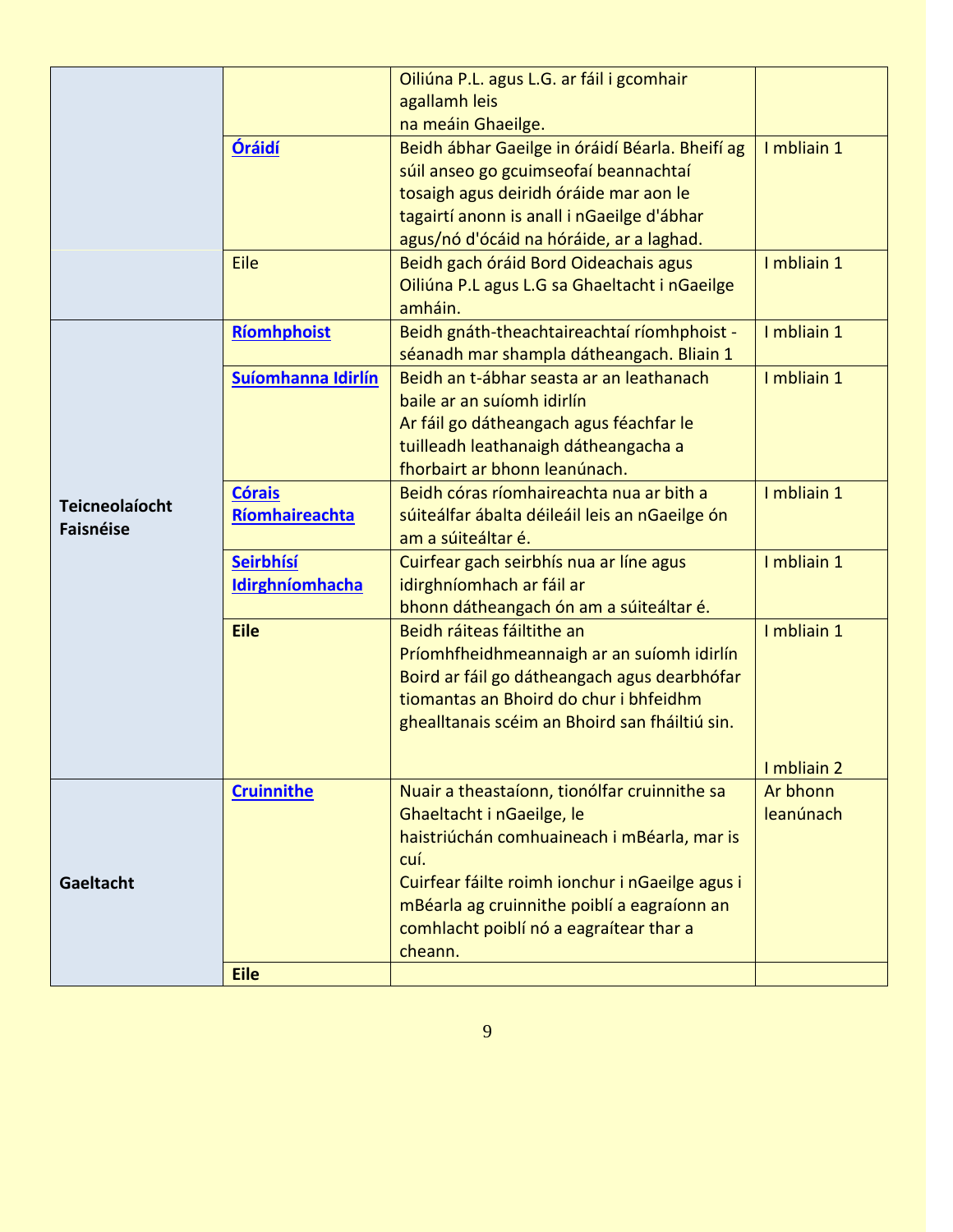# **Caibidil 5: Ag Feabhsú Soláthar Seirbhísí i nGaeilge sa Ghaeltacht**

Ag feabhsú soláthar seirbhísí i gceantair Ghaeltachta agus ag cinntiú go ndéanfar teanga oibre den Ghaeilge in oifigí suite sa Ghaeltacht faoi dháta áirithe.

| Cur síos ar na seirbhísí<br>sa Ghaeltacht                                                                                                                       | <b>Gealltanas</b>                                                                                                                                                                                                                                                                                                                                           | Amlíne:<br>Laistigh de<br>Bl.1/Bl.2/Bl.3         |
|-----------------------------------------------------------------------------------------------------------------------------------------------------------------|-------------------------------------------------------------------------------------------------------------------------------------------------------------------------------------------------------------------------------------------------------------------------------------------------------------------------------------------------------------|--------------------------------------------------|
| Tá gach seirbhís de<br>chuid Bhord Oideachais<br>agus Oiliúna P.L. agus<br>L.G. sa Ghaeltacht ina<br>cheantar feidhme ar fáil<br>trí mheán na Gaeilge<br>amháin | Cuirfidh an Bord Polasaí Teanga don Ghaeilge i dtaca le<br>Oideachas sa Ghaeltacht le chéile. Deimhneoidh an bord<br>a ghealltanas i dtaobh na bpolasaithe seo ag a chruinniú<br>oifigiúil agus athdheimhneoidh an<br>Príomhfheidhmeannach an gealltanas seo ina (h)aitheasc<br>fáilteach ar shuíomh idirlín Bord Oideachais agus Oiliúna<br>P.L. agus L.G. | Ag dheireadh<br>na chéad<br>bhliana den<br>scéim |
|                                                                                                                                                                 | Aithníonn Bord oideachais agus Oiliúna P.L. agus L.G. go<br>bhfuil riachtanais teanga ar leith ag Pobail Gaeltachta.<br>Déanfaidh an Bord gach iarracht chun a chinntiú go<br>gcuirfí gach seirbhís a bhaineann leis an Ghaeltacht ar<br>fáil trí mheán na Gaeilge, arna thosnú le linn na chéad<br>bhliana dá scéim teanga.                                | Go leanúnach                                     |
|                                                                                                                                                                 | Ní bheidh droch-thionchar ag aon Pholasaí/<br>tionscnaíocht/ chlár nua ag Bord Oideachais agus Oiliúna<br>P.L. agus L.G. ar an nGaeltacht agus ní dhéanfaidh siad<br>aon díobháil do thréithe chultúrtha agus teanga sainiúla<br>na Gaeltachta. Déanfaidh an Bord gach rud gur féidir leis<br>chun na tréithe san a chothú agus a neartú.                   | Go leanúnach                                     |
|                                                                                                                                                                 | I dtaobh logainmneacha Gaeltachta, úsáidfidh an Bord an<br>leagan oifigiúil i gcónaí.                                                                                                                                                                                                                                                                       | Go leanúnach                                     |
|                                                                                                                                                                 | Á chur i bhfeidhm le linn beatha a chéad scéim teanga<br>cinnteoidh an Bord go mbeidh an Ghaeilge mar theanga<br>feidhme in aon ceann dá scoileanna/ionaid/oifigí nach<br>amhlaidh atá an cás ann faoi láthair.                                                                                                                                             | Go leanúnach                                     |
|                                                                                                                                                                 | Á chur i bhfeidhm le linn beatha a chéad scéim teanga,<br>déanfaidh an Bord dianiarracht rúnaithe agus gach fostaí<br>eile a fhostú ina oifigí Gaeltachta (scoileanna agus ionaid<br>oideachais aitheanta eile) a bheidh ar a gcumas déileáil le<br>baill den phobail ar mhian leo a gcuid gnó a dhéanamh trí<br>Ghaeilge.                                  | Go leanúnach<br>Go leanúnach                     |
|                                                                                                                                                                 | Cuirfear gach doiciméadach a bhaineann leis an                                                                                                                                                                                                                                                                                                              |                                                  |

## **Gealltanais sa Ghaeltacht**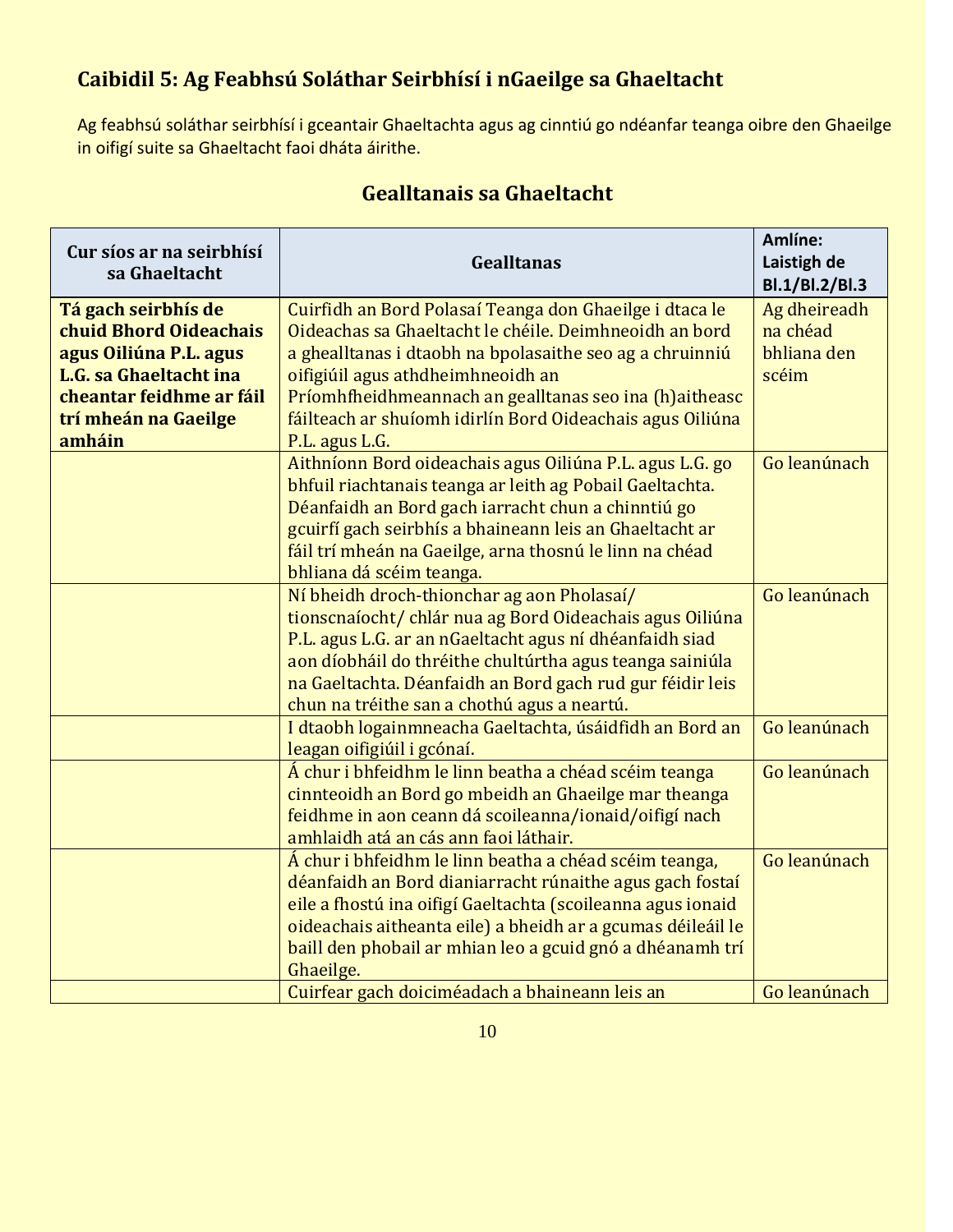| nGaeltacht ar fáil trí Ghaeilge amháin, nó go dátheangach.  |              |
|-------------------------------------------------------------|--------------|
| Déanfaidh an Bord dianiarracht gach cruinniú don            | Go leanúnach |
| phobal Gaeltachta a reáchtáil trí mheán na Gaeilge.         |              |
| Á chur i bhfeidhm le linn beatha a chéad scéim teanga,      | Ag tosnú le  |
| déanfaidh an Bord dianiarracht duine sainiúil (Timire       | linn saol na |
| Gaeilge) a fhostú nó foireann riaracháin ar a mbeadh        | céad scéime  |
| dúglas orthu i leith Gaeltacht an Bhoird / Soláthair        | teanga       |
| Gaeloideachais. Ofrálfar an oiliúint chaoi don fhoireann    |              |
| roghnaithe sin ionas go bhfaigheadh sé a bheith inniúil ó   |              |
| thaobh na teanga de chun seirbhísí éifeachtach a ofráil trí |              |
| mheán na Gaeilge.                                           |              |
| O thaobh Scoileanna agus ionaid oideachais aitheanta sa     | Go leanúnach |
| Ghaeltacht, déanfaidh an Bord dianiarracht, i ngach slí     |              |
| gur féidir, chun foireann múinteoireachta atá ar a          |              |
| gcumas an curaclam iomlán de roghanna ábhair a chur ar      |              |
| fáil go héifeachtach trí mheán na Gaeilge.                  |              |

| An Ghaeilge mar theanga oibre sna hoifigí lonnaithe sa Ghaeltacht              |                |
|--------------------------------------------------------------------------------|----------------|
|                                                                                | <b>Amlíne</b>  |
| <b>Gealltanas</b>                                                              | Laistigh de    |
|                                                                                | Bl.1/Bl.2/Bl.3 |
| Tá Bord Oideachais agus Oiliúna P.L. agus L.G. tiomnaithe le cinntiú go mbeidh | Go leanúnach   |
| an Ghaeilge mar theanga oibre i ngach oifig atá lonnaithe sa Ghaeltacht agus   |                |
| Oibreoidh sé i dtreo an sprioc seo a bhaint amach sa scéim seo agus i          |                |
| scéimeanna eile sa todhchaí.                                                   |                |
| Déanfar aon chumarsáid le pobail na Gaeltachta trí Ghaeilge nó go dátheangach. | ó thosach na   |
|                                                                                | Scéime         |
| Faoi láthair tá Meánscoil San Nioclás ag feidhmiú trí mheán na Gaeilge.        |                |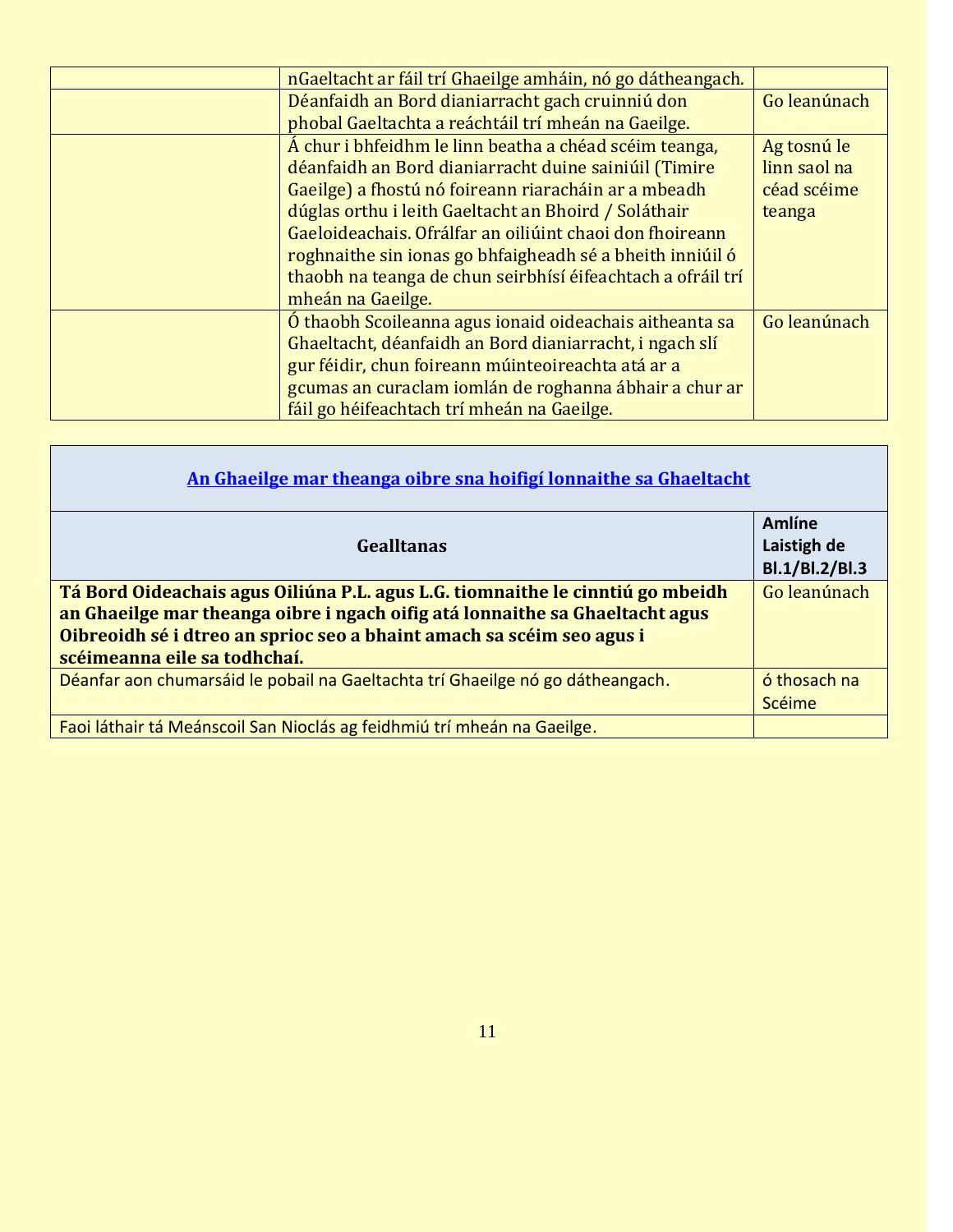## **Caibidil 6: Ag Feabhsú Inniúlacht sa Ghaeilge**

## <span id="page-11-0"></span>**6.1 Earcaíocht**

Is é earcú foirne le scileanna cumasacha Gaeilge i ngach réimse d'obair Bord Oideachais agus Oiliúna Phort Láirge agus Loch Garman an príomhbhealach a bheidh ann chun barr feabhais a chur ar infhaighteacht seirbhísí i nGaeilge. Beidh aird ag ár bpolasaí earcaíochta, atá faoi réir an chreata de nósanna imeachta comhaontaithe náisiúnta d'earcaíocht, ar an ngá chun inniúlacht Gaeilge a fheabhsú ar bhonn céimnithe.

Cuirfear pacáiste ionduchtúcháin ina mbeidh cóip dár scéim chomhaontaithe, ar fáil do gach ball foirne chun a chinntiú go mbeidh siad ar an eolas faoinár ngealltanais faoin reachtaíocht.

### **6.2 Oiliúint agus Forbairt**

Tá Bord Oideachais agus Oiliúna Phort Láirge agus Loch Garman tiomanta deiseanna a chur ar fáil don fhoireann chun freastal ar chúrsaí oiliúna Gaeilge atá creidiúnaithe go cuí, de réir ár n-acmhainní. Cuirfear an fhoireann iomlán ar an eolas faoi áiseanna/dheiseanna chun a n-inniúlacht sa Ghaeilge a fheabhsú.

|                              |                   | <b>Gealltanas</b>                                                                                                                                                                                                                                                                                                                                                                                                                                                                                                                 | <b>Amlíne</b><br>Laistigh de<br>Bl.1/Bl.2/Bl.3 |
|------------------------------|-------------------|-----------------------------------------------------------------------------------------------------------------------------------------------------------------------------------------------------------------------------------------------------------------------------------------------------------------------------------------------------------------------------------------------------------------------------------------------------------------------------------------------------------------------------------|------------------------------------------------|
|                              | <b>Earcaíocht</b> | Tabharfar cóip dár scéim<br>chomhaontaithe do bhaill nua foirne<br>láithreach.                                                                                                                                                                                                                                                                                                                                                                                                                                                    | Ó thús na<br>Scéime                            |
| Feabhsú ar<br>chumas Gaeilge | <b>Oiliúint</b>   | Cuirfear deiseanna ar fáil chun líofacht<br>teanga d'fhoireann a fhorbairt.<br>Beidh Socruithe cuí a dhéanamh maidir<br>le soláthar oiliúint teanga agus tástáil<br>inniúlachta creidiúnaithe don fhoireann<br>chun:<br>1. tacú leis an bhfoireann chun a<br>líofacht sa Ghaeilge a choimeád.<br>2. forbairt a chur ar chumas na<br>foirne a n-oibleagáidí agus a<br>riachtanais Ghaeilge i gcur i<br>gcrích a ndualgas a<br>chomhlíonadh, agus<br>3. córas tástála inniúlachta<br>creidiúnaithe a chur ar fáil don<br>fhoireann. | Ó thús na<br>Scéime                            |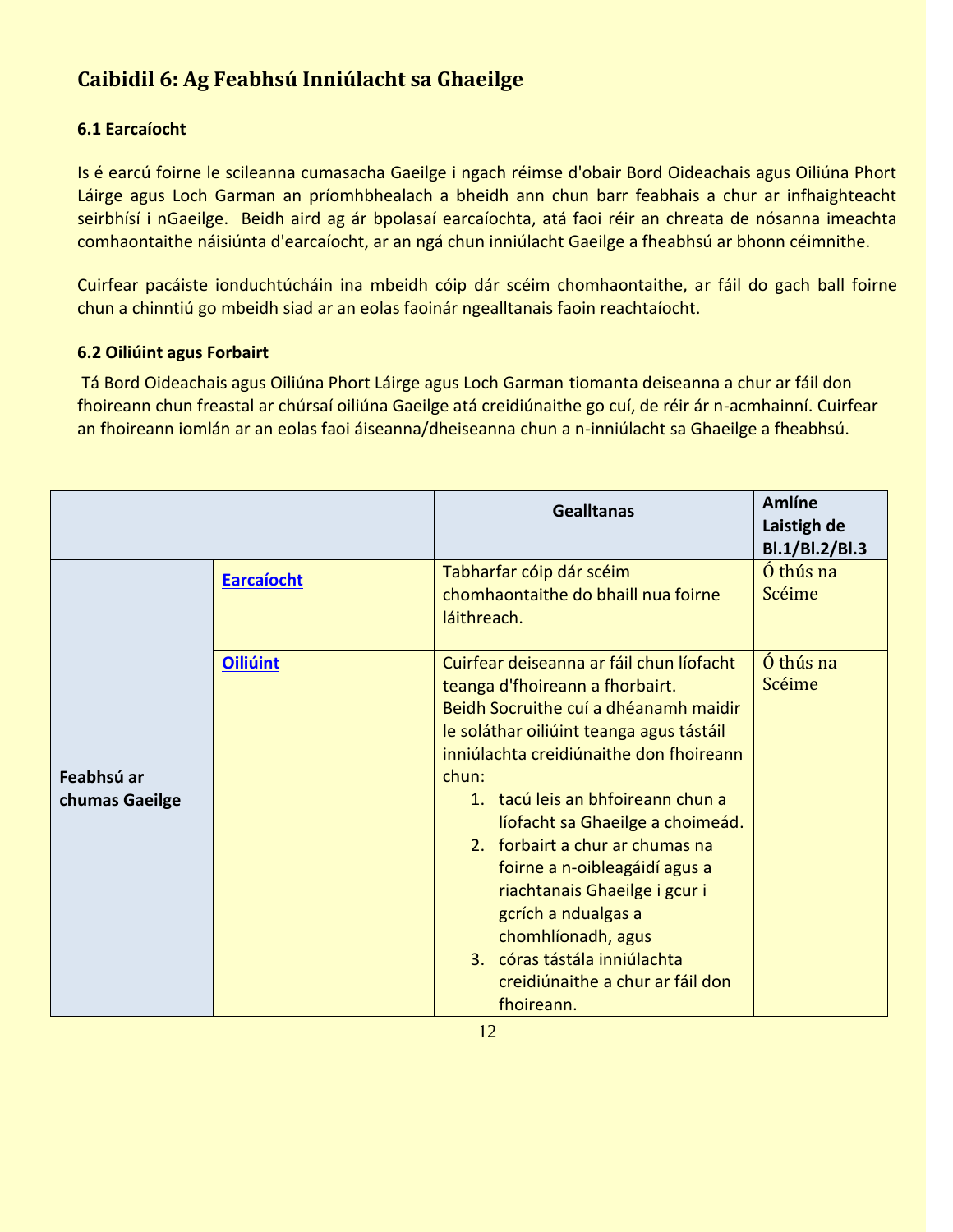| Rannpháirtíocht i<br>ngníomhaíochtaí chun an<br>teanga a chur chun cinn/<br>Acmhainní a chur ar fáil | Cuirfear an fhoireann ar an eolas faoi<br>acmhainní teanga ar nós: www.focal.ie<br>, www.focloir.ie, www.breis.focloir.ie,<br>www.abair.ie, chomh maith le<br>WinGléacht, an leagan leictreonach<br>d'fhoclóir Gaeilge-Béarla Uí Dhónaill.<br>Beidh an fhoireann ar an eolas faoi<br>choincheap an chomhaontaithe<br>réamhghníomhaigh – ag tairiscint<br>seirbhísí go réamhghníomhach don<br>phobal.<br>Éascófar rochtain ar eolas maidir le<br>hacmhainní teanga.<br>Tairgfear agus dreasófar forbairt<br>ghairmiúil leanúnach chuí d'fhoireann<br>riaracháin an Bhoird chun an leibhéal<br>inniúlachta sa Ghaeilge a neartú.<br>Cinnteoidh ár leabharlann inmheánach<br>go mbeidh leabhair agus<br>ábhair eile i nGaeilge ar fáil mar<br>acmhainn don fhoireann chun a<br>gcumas Gaeilge a fheabhsú. | Go leanúnach        |
|------------------------------------------------------------------------------------------------------|--------------------------------------------------------------------------------------------------------------------------------------------------------------------------------------------------------------------------------------------------------------------------------------------------------------------------------------------------------------------------------------------------------------------------------------------------------------------------------------------------------------------------------------------------------------------------------------------------------------------------------------------------------------------------------------------------------------------------------------------------------------------------------------------------------|---------------------|
| <b>Eile</b>                                                                                          | Cuirfear póstaeir chearta teanga (ar fáil<br>ó Oifig an Choimisinéara Teanga) ar<br>crochadh in áit shuntasach i ngach oifig<br>riaracháin/gach scoil agus gach ionad<br>aitheanta oideachais agus oiliúna.<br>Tionscnófar suirbhé foirne lena leibhéal<br>inniúlachta sa Ghaeilge a thomhais, ina<br>dtabharfar deis dóibh iad féin a rangú ó<br>Líofa nó An-mhaith nó Maith nó<br>Réasúnta nó Lag.<br>larrfar ceist ar fhoirmeacha iarratais<br>fostaíochta le BOOPL maidir le<br>hinniúlacht iarratasóra sa Ghaeilge<br>agus cuirfear ceist amháin ar a laghad<br>as Gaeilge ag am agallamh roghnúcháin<br>nuair atá sé cuí don phost faoi mheas.                                                                                                                                                   | Ó thús na<br>Scéime |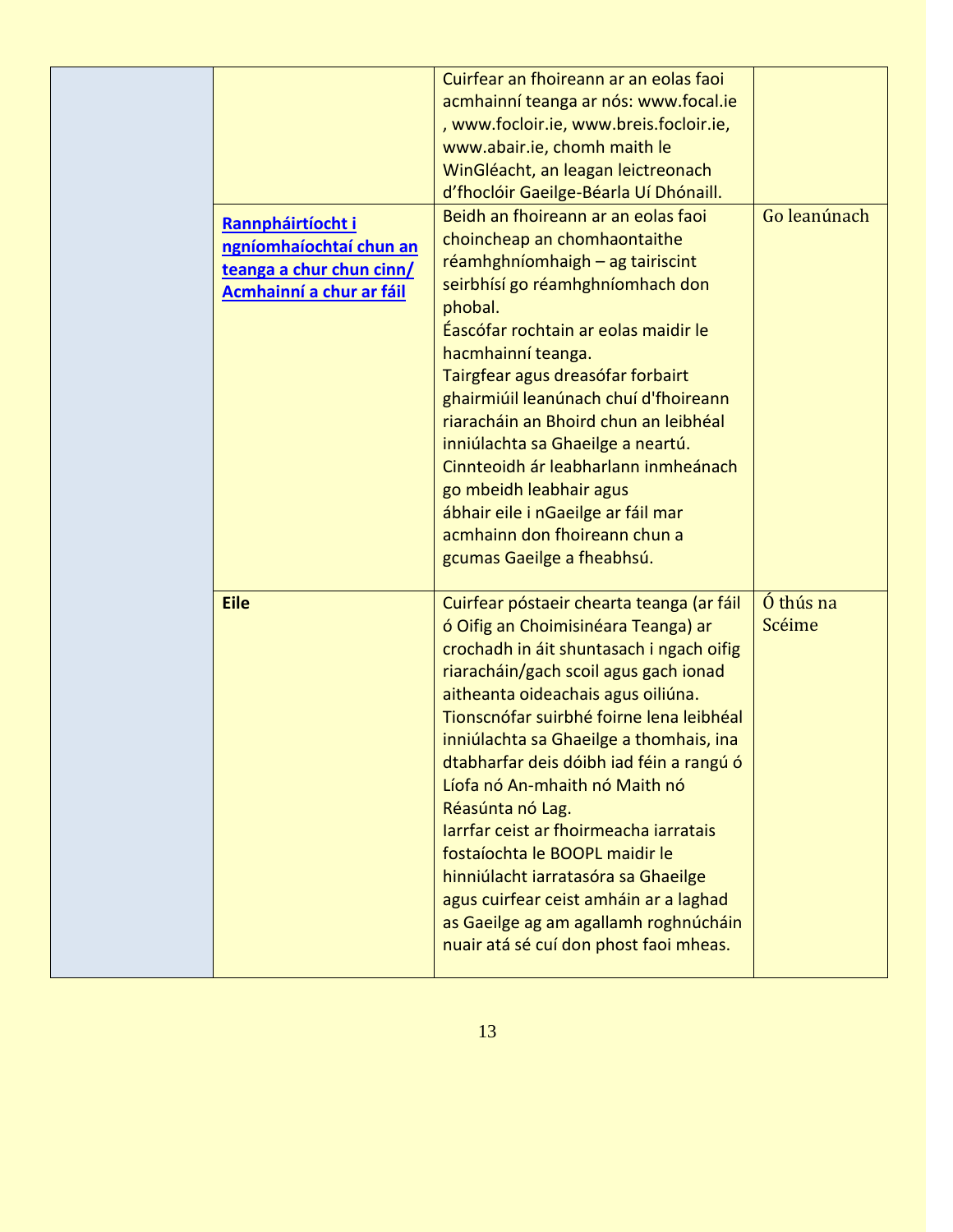### **6.3 Poist Shainithe Ghaeilge**

Tá na poist liostáilte thíos sainithe mar phoist a mbaineann riachtanas inniúlachta Gaeilge leo. Tá sé i gceist go mbeidh caighdeáin shonraithe chreidiúnaithe sa Ghaeilge bainte amach ag sealbhóirí na bpost seo i gcomhréir le cúraim an phoist. Nuair a bhí na poist seo á sainiú, tugadh aird ar leith ar phoist atá lonnaithe i gceantair Ghaeltachta agus ar phoist atá lonnaithe i gceantair lasmuigh den Ghaeltacht ach ar pobail Ghaeltachta agus/nó Ghaeilge mórán dá mbonn custaiméirí.

| <b>Teideal an Phoist</b> | Láthair              | An pobal<br>Gaeltachta/Gaeilge ar a<br>bhfuiltear ag freastal | Comharthú den chaighdeán<br>Gaeilge a theastaíonn<br>(roghnaigh ceann:<br>tosaitheoirí, meánleibhéal nó<br>ardleibhéal) |
|--------------------------|----------------------|---------------------------------------------------------------|-------------------------------------------------------------------------------------------------------------------------|
| Príomhoidí,              | Scoileanna, ionaid   | Pobal<br>Gaeltachta<br>An<br>a                                | Inniúlacht léirithe i nGaeilge                                                                                          |
| Príomhoidí               | aitheanta agus       | fheidhmíonn<br>faoi                                           | labhartha agus scríofa.                                                                                                 |
| <b>Tánaisteacha</b>      | seirbhísí eile Bhord | shainchúram an Bhoird.                                        |                                                                                                                         |
| stiúrthóirí,             | Oideachais agus      |                                                               |                                                                                                                         |
| bainisteoirí,            | Oiliúna Phort Láirge |                                                               |                                                                                                                         |
| Comheagraithe            | agus Loch Garman.    |                                                               |                                                                                                                         |
| agus gach post           |                      |                                                               |                                                                                                                         |
| múinteoireachta          |                      |                                                               |                                                                                                                         |
| Rúnaithe, feighlithe     | Scoileanna, ionaid   | Pobal<br>Gaeltachta<br>An.<br>a                               | Inniúlacht léirithe i nGaeilge                                                                                          |
| láthair, Cúntóirí        | aitheanta agus       | fheidhmíonn<br>faoi                                           | labhartha agus scríofa.                                                                                                 |
| <b>Riachtanas</b>        | seirbhísí eile Bhord | shainchúram an Bhoird.                                        |                                                                                                                         |
| Speisialta agus          | Oideachais agus      |                                                               |                                                                                                                         |
| postanna                 | Oiliúna Phort Láirge |                                                               |                                                                                                                         |
| riaracháin eile          | agus Loch Garman.    |                                                               |                                                                                                                         |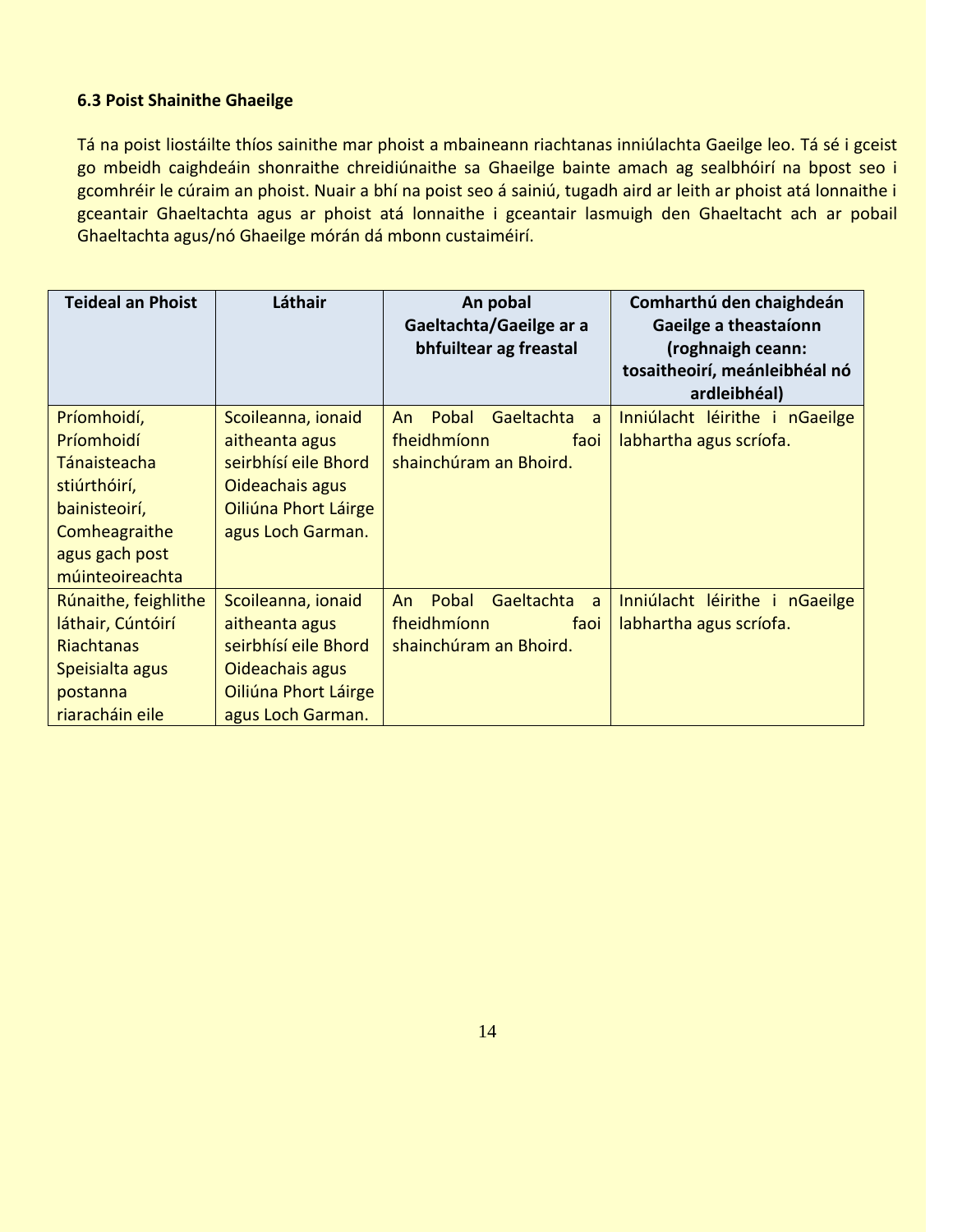## **Caibidil 7: Monatóireacht agus Athbhreithniú**

Déanfaidh an Príomhfheidhmeannach agus a f(h)oireann Bhainistíochta Shinsearaí monatóireacht agus athbhreithniú ar an scéim ar bhonn rialta. Is é/í an Ceannasaí Gnóthaí Corparáideacha an duine teangbhála don scéim.

Beidh córas foirmiúil ar fáil chun monatóireacht a dhéanamh ar iarratais ar sheirbhísí i nGaeilge agus beidh cuntas air sin inár dTuarascáil Bhliantúil.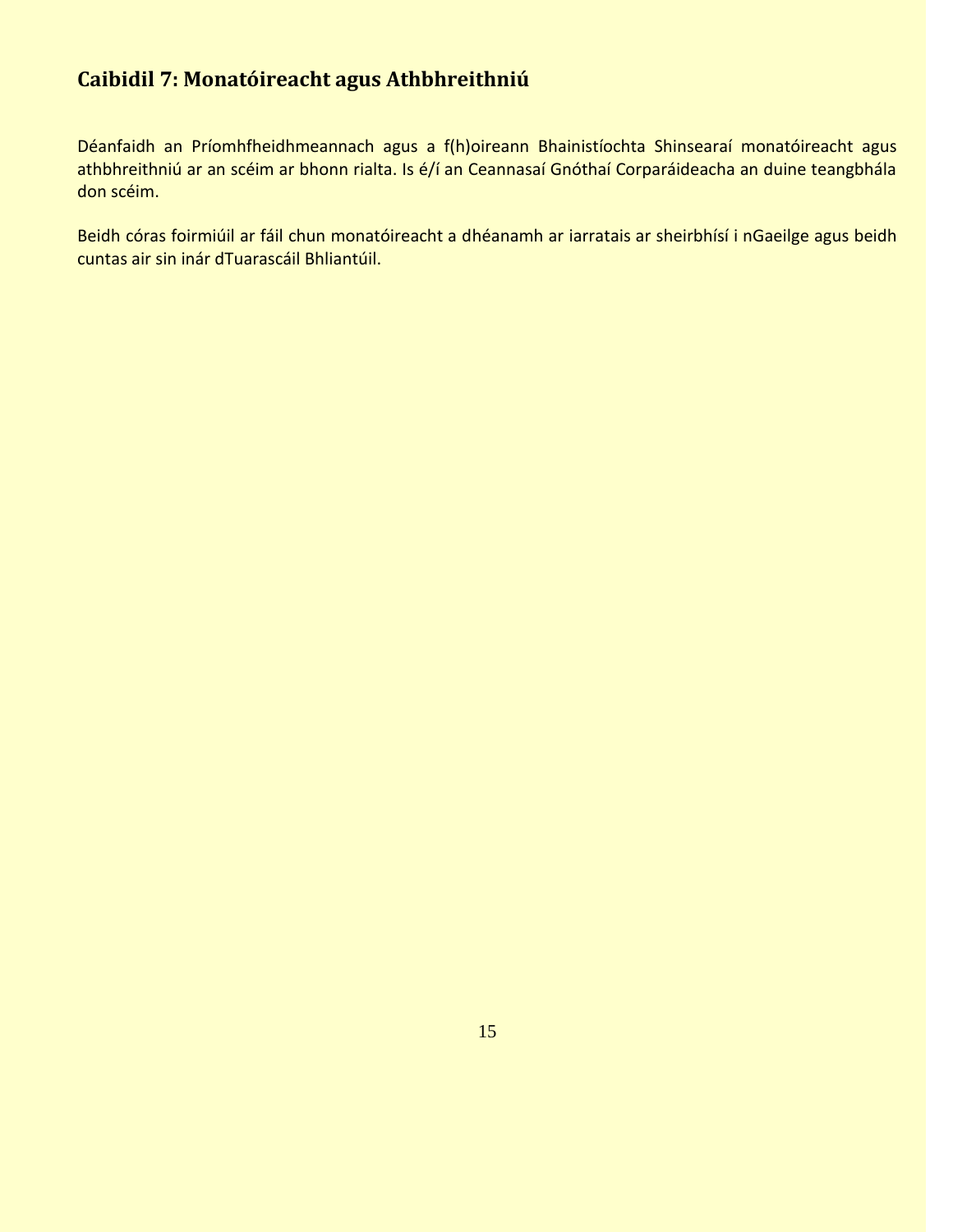## **Caibidil:8 Poibliú na Scéime Comhaontaithe**

Déanfar poibliú inmheánach agus seachtrach ar an scéim seo trí phreasráiteas i dtosach báire. Cuirfimid leagan dátheangach den scéim ar fáil ar ár suíomh gréasáin agus cuirfear ar fáil í do gach ball foirne agus do na gníomhaireachtaí cuí. Féadfar modhanna eile chun an scéim a phoibliú a úsáid freisin.

Ina theannta sin, tapóimid gach deis inár n-idirghníomhú laethúil le custaiméirí chun na seirbhísí a chuirimid ar fáil i nGaeilge a chur chun cinn agus a phoibliú ar na bealaí seo a leanas:

- custaiméirí a chur ar an eolas go díreach, ar bhealach réamhghníomhach, maidir leis an rogha atá acu gnó a dhéanamh linn i nGaeilge, mar shampla, trí fhógraí a chur ar taispeáint ag an bhfáiltiú a luann na seirbhísí Gaeilge atá ar fáil;
- na seirbhísí sin a liostú in áit ina mbeidh siad le feiceáil go soiléir ar ár suíomh gréasáin;
- cuirfimid in iúl ar threoirlínte, bileoga eolais agus foirmeacha iarratais ar leith go bhfuil na cáipéisí seo ar fáil i nGaeilge freisin, mura bhfuil siad ar fáil go dátheangach;
- tabharfaimid suntasacht chomhionann d'ábhair Ghaeilge agus Bhéarla.

Cuirfear cóip den scéim chomhaontaithe ar aghaidh chuig Oifig an Choimisinéara Teanga.

Is é an leagan Béarla an leagan oifigiúil den scéim seo.